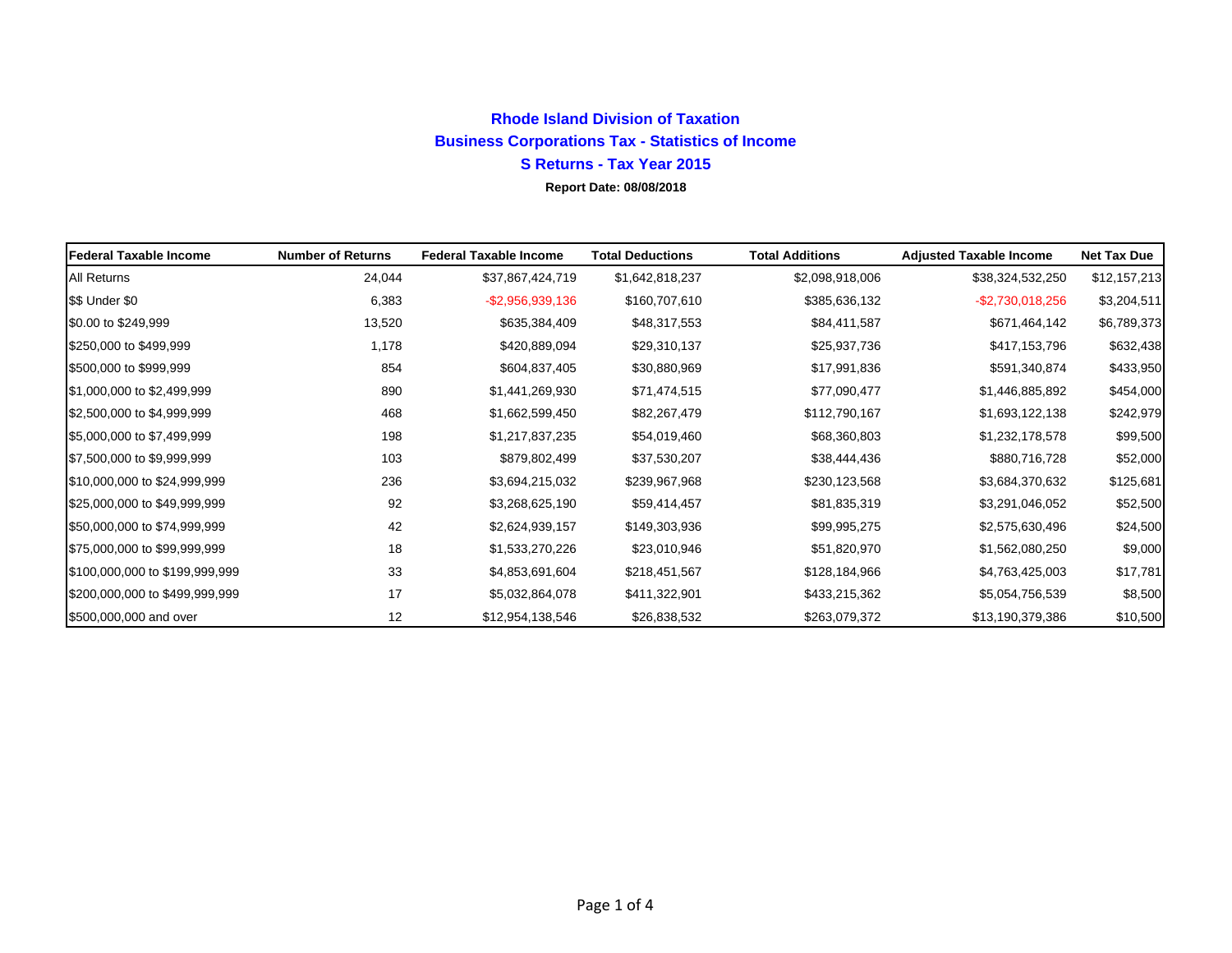## **Rhode Island Division of Taxation Business Corporations Tax - Statistics of Income S Returns - Deductions from Federal Taxable Income - Tax Year 2015 Report Date: 008/08/2018**

|                                | Number of      | <b>Exempt Dividends and Interest</b> |              | <b>Bonus Depreciation and Sec 179</b> |                 | Discharge of Indebtedness |              |
|--------------------------------|----------------|--------------------------------------|--------------|---------------------------------------|-----------------|---------------------------|--------------|
| <b>Federal Taxable Income</b>  | <b>Returns</b> | Count                                | Amount       | Count                                 | Amount          | Count                     | Amount       |
| All Returns                    | 24,044         | 178                                  | \$22,719,292 | 7,849                                 | \$1,407,923,152 | 12                        | \$45,660,026 |
| \$\$ Under \$0                 | 6,383          | 40                                   | \$170,100    | 1,713                                 | \$159,620,518   | 3                         | \$61,262     |
| \$0.00 to \$249,999            | 13,520         | 34                                   | \$343,148    | 3,838                                 | \$47,626,487    | 5                         | \$27,941     |
| \$250,000 to \$499,999         | 1,178          | 13                                   | \$41,645     | 623                                   | \$29,204,166    |                           | \$15,503     |
| \$500,000 to \$999,999         | 854            | 17                                   | \$1,618,657  | 501                                   | \$28,973,354    | 0                         | \$0          |
| \$1,000,000 to \$2,499,999     | 890            | 15                                   | \$1,530,824  | 530                                   | \$69,943,683    | 0                         | \$0          |
| \$2,500,000 to \$4,999,999     | 468            | 17                                   | \$321,340    | 256                                   | \$80,791,282    | 0                         | \$0          |
| \$5,000,000 to \$7,499,999     | 198            | 5                                    | \$4,973      | 95                                    | \$53,984,744    |                           | \$29,743     |
| \$7,500,000 to \$9,999,999     | 103            | 3                                    | \$968,754    | 67                                    | \$36,561,453    | 0                         | \$0          |
| \$10,000,000 to \$24,999,999   | 236            | 15                                   | \$276,969    | 131                                   | \$239,330,626   | 0                         | \$0          |
| \$25,000,000 to \$49,999,999   | 92             | 7                                    | \$509,999    | 43                                    | \$58,164,805    | 0                         | \$0          |
| \$50,000,000 to \$74,999,999   | 42             | 4                                    | \$1,847,846  | 19                                    | \$142,500,865   |                           | \$4,955,225  |
| \$75,000,000 to \$99,999,999   | 18             |                                      | \$5,466      |                                       | \$23,005,480    | 0                         | \$0          |
| \$100,000,000 to \$199,999,999 | 33             | 4                                    | \$2,039,297  | 13                                    | \$53,664,882    | 0                         | \$0          |
| \$200,000,000 to \$499,999,999 | 17             |                                      | \$12,369,766 | 10                                    | \$358,382,783   |                           | \$40,570,352 |
| \$500,000,000 and over         | 12             | 2                                    | \$670,508    | 3                                     | \$26,168,024    | 0                         | \$0          |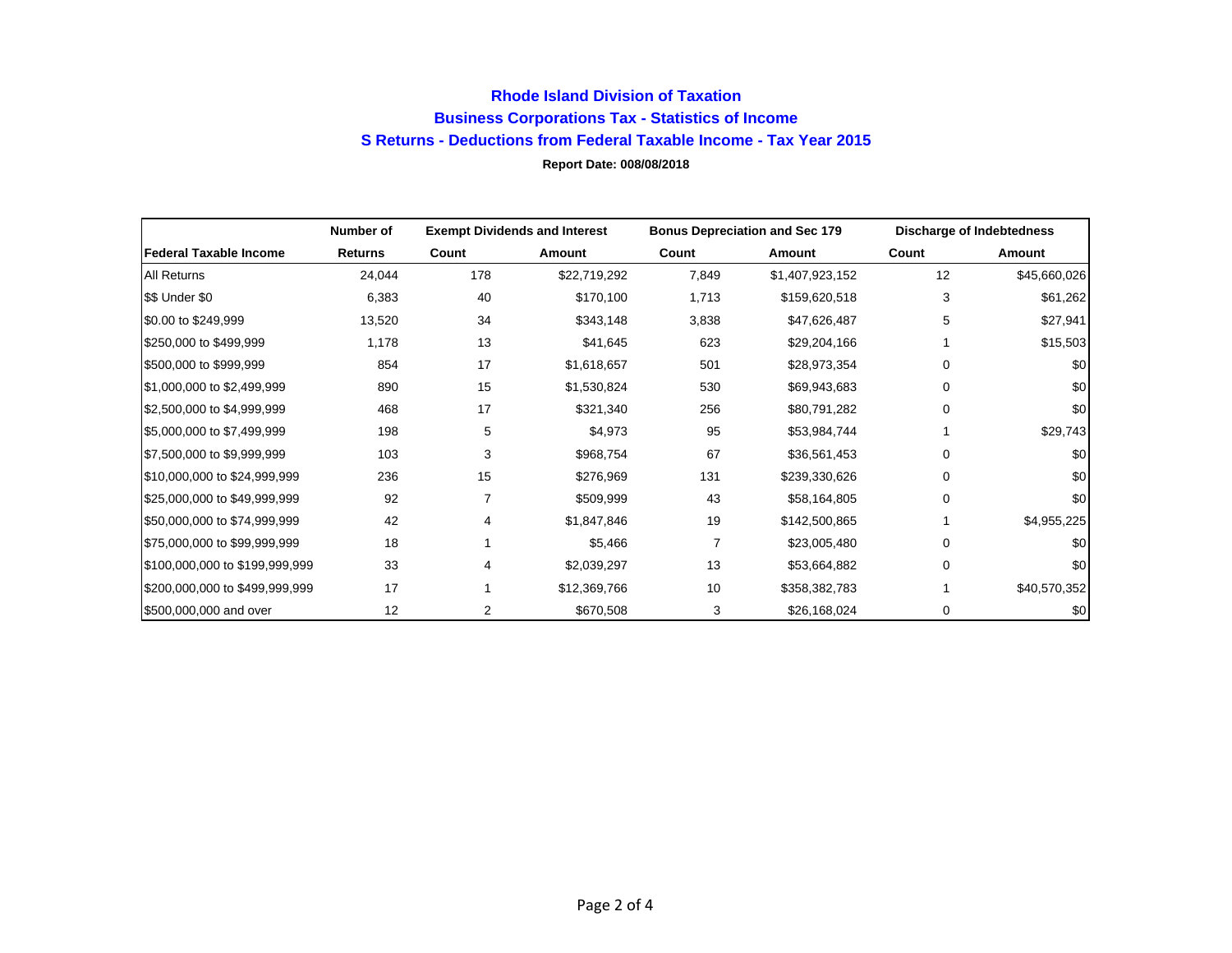## **Rhode Island Division of Taxation Business Corporations Tax - Statistics of Income S Returns - Additions to Federal Taxable Income - Tax Year 2015 Report Date: 008/08/2018**

|                                | Number of      | <b>Interest Income</b> |               | <b>Bonus Depreciation and Sec 179</b> |                 |
|--------------------------------|----------------|------------------------|---------------|---------------------------------------|-----------------|
| <b>Federal Taxable Income</b>  | <b>Returns</b> | Count                  | <b>Amount</b> | Count                                 | Amount          |
| All Returns                    | 24,044         | 280                    | \$56,405,014  | 3,498                                 | \$2,030,034,004 |
| \$\$ Under \$0                 | 6,383          | 30                     | \$5,574,851   | 923                                   | \$378,175,286   |
| \$0.00 to \$249,999            | 13,520         | 48                     | \$2,792,595   | 1,359                                 | \$80,580,979    |
| \$250,000 to \$499,999         | 1,178          | 18                     | \$253,137     | 240                                   | \$25,675,099    |
| \$500,000 to \$999,999         | 854            | 24                     | \$851,912     | 215                                   | \$17,139,424    |
| \$1,000,000 to \$2,499,999     | 890            | 26                     | \$1,070,898   | 282                                   | \$76,438,453    |
| \$2,500,000 to \$4,999,999     | 468            | 37                     | \$1,108,588   | 170                                   | \$108,897,600   |
| \$5,000,000 to \$7,499,999     | 198            | 17                     | \$1,028,140   | 84                                    | \$67,331,663    |
| \$7,500,000 to \$9,999,999     | 103            | 10                     | \$1,557,084   | 35                                    | \$32,923,007    |
| \$10,000,000 to \$24,999,999   | 236            | 24                     | \$5,183,869   | 91                                    | \$221,601,381   |
| \$25,000,000 to \$49,999,999   | 92             | 21                     | \$2,604,496   | 44                                    | \$79,357,406    |
| \$50,000,000 to \$74,999,999   | 42             | 8                      | \$2,967,201   | 18                                    | \$97,028,074    |
| \$75,000,000 to \$99,999,999   | 18             | 4                      | \$57,850      | 7                                     | \$51,763,120    |
| \$100,000,000 to \$199,999,999 | 33             | 5                      | \$5,406,970   | 15                                    | \$122,775,201   |
| \$200,000,000 to \$499,999,999 | 17             | 3                      | \$16,824,265  | 9                                     | \$416,391,097   |
| \$500,000,000 and over         | 12             | 5                      | \$9,123,158   | 6                                     | \$253,956,214   |